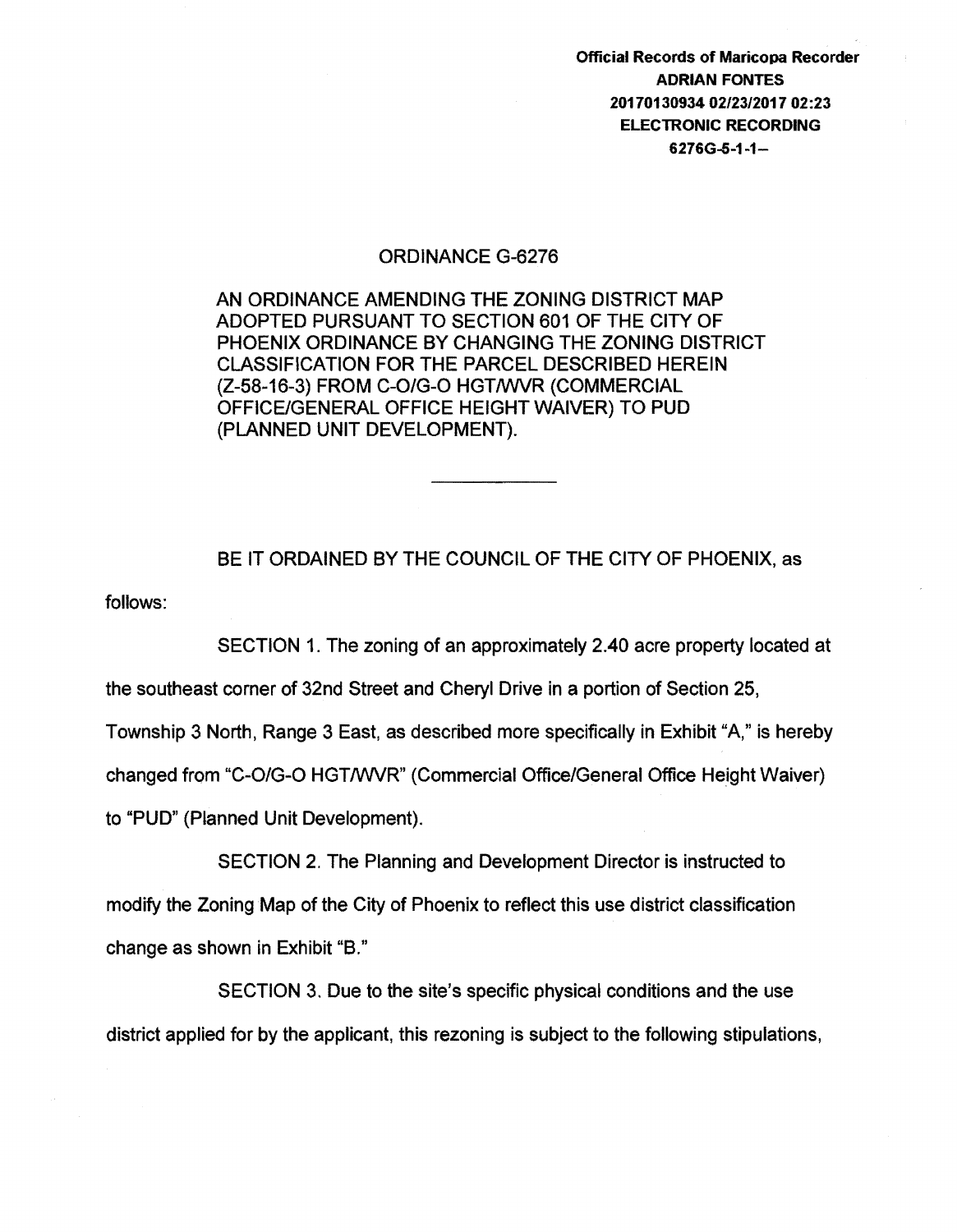violation of which shall be treated in the same manner as a violation of the City of

Phoenix Zoning Ordinance:

- 1. An updated Development Narrative for the Life Storage 32nd Street PUD reflecting the changes approved through this request shall be submitted to the Planning and Development Department within 30 days of City Council approval of this request. The updated Development Narrative shall be consistent with the Development Narrative date stamped December 8, 2016, as modified by the following stipulations:
	- a. Please delete the extra 'H' in 'heat island' on page 11 within the City Enforceable Standards section.
- 2. The property owner shall update all existing off-site street improvements (sidewalks, curb ramps, and driveways} to current ADA guidelines.
- 3. The property owner shall complete a cross access agreement to allow the driveway on Cheryl Drive.

SECTION 4. If any section, subsection, sentence, clause, phrase or

portion of this ordinance is for any reason held to be invalid or unconstitutional by the

decision of any court of competent jurisdiction, such decision shall not affect the validity

of the remaining portions hereof.

PASSED by the Council of the City of Phoenix this 15th day of February,

2017.



**MAYOR** 

ATTEST:

ATTEST:<br><u>C Mufer</u> City Clerk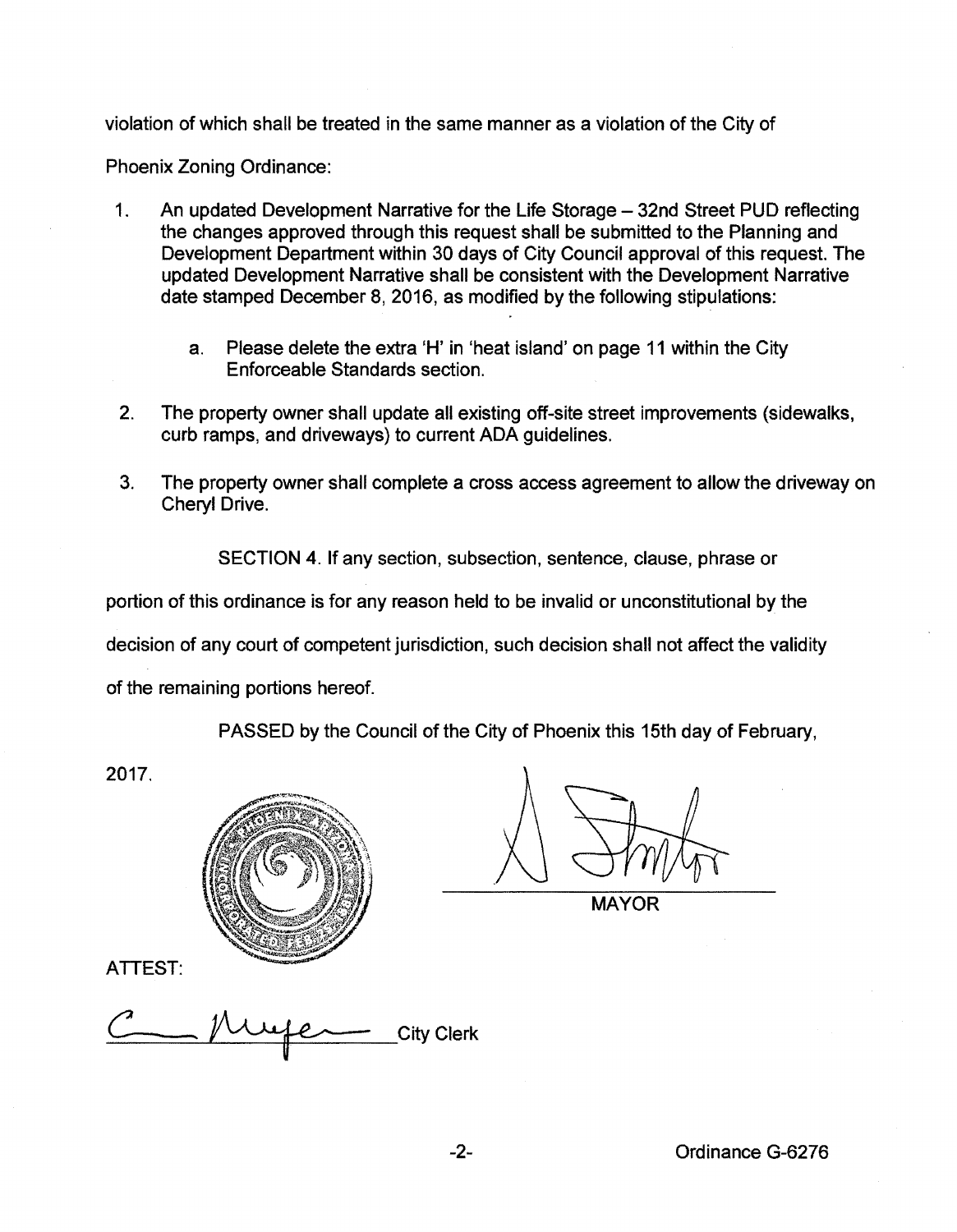APPROVED AS TO FORM: .<br>Acting City Attorney **pml** 

REVIEWED BY:

City Manager

PL:tml:LF17-1652-/tem#85:02/15/17:1287915v1

Exhibits: A- Legal Description (1 Page) B- Ordinance Location Map (1 Page)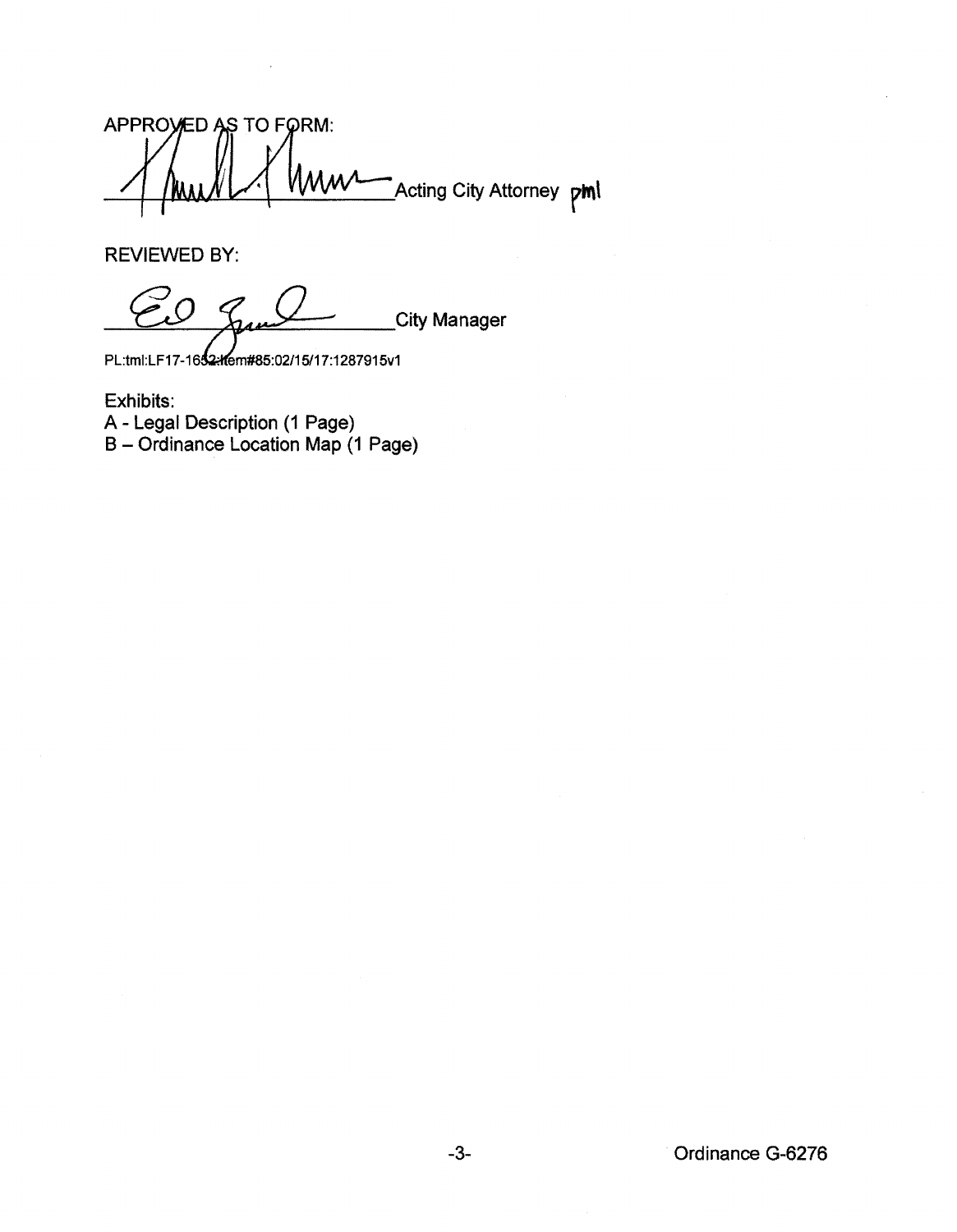## EXHIBIT A

## LEGAL DESCRIPTION FOR Z-58-16-3

LOT 1, FINAL PLAT FOR 32<sup>ND</sup> STREET AND CHERYL DRIVE, AS RECORDED IN BOOK 1013 OF MAPS, PAGE 39, RECORDS OF MARICOPA COUNTY, LOCATED IN THE NORTHWEST QUARTER OF SECTION 25, TOWNSHIP 3 NORTH, RANGE 3 EAST OF THE GILA AND SALT RIVER BASE AND MERIDIAN, MARICOPA COUNTY ARIZONA.